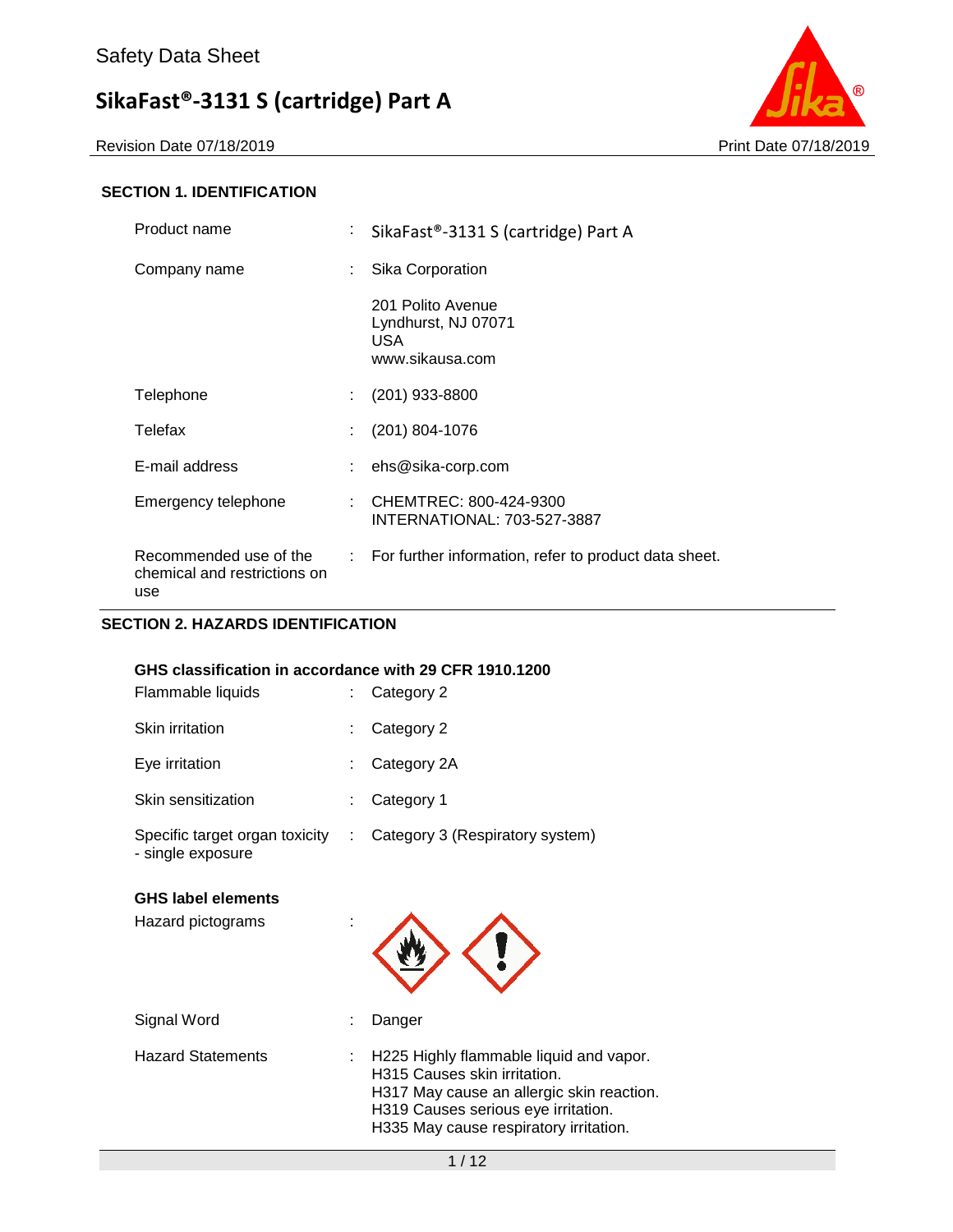Revision Date 07/18/2019 **Print Date 07/18/2019** Print Date 07/18/2019



Precautionary Statements : **Prevention:**  P210 Keep away from heat/sparks/open flames/hot surfaces. No smoking. P233 Keep container tightly closed. P240 Ground/bond container and receiving equipment. P241 Use explosion-proof electrical/ ventilating/ lighting/ equipment. P242 Use only non-sparking tools. P243 Take precautionary measures against static discharge. P261 Avoid breathing dust/ fume/ gas/ mist/ vapors/ spray. P264 Wash skin thoroughly after handling. P271 Use only outdoors or in a well-ventilated area. P272 Contaminated work clothing must not be allowed out of the workplace. P280 Wear protective gloves/ protective clothing/ eye protection/ face protection. **Response:**  P303 + P361 + P353 IF ON SKIN (or hair): Take off immediately all contaminated clothing. Rinse skin with water/shower. P304 + P340 + P312 IF INHALED: Remove person to fresh air and keep comfortable for breathing. Call a POISON CENTER/doctor if you feel unwell. P305 + P351 + P338 IF IN EYES: Rinse cautiously with water for several minutes. Remove contact lenses, if present and easy to do. Continue rinsing. P333 + P313 If skin irritation or rash occurs: Get medical advice/ attention. P337 + P313 If eye irritation persists: Get medical advice/ attention. P362 + P364 Take off contaminated clothing and wash it before reuse. P370 + P378 In case of fire: Use dry sand, dry chemical or alcohol-resistant foam to extinguish. **Storage:**  P403 + P233 Store in a well-ventilated place. Keep container tightly closed. P403 + P235 Store in a well-ventilated place. Keep cool. P405 Store locked up. **Disposal:**  P501 Dispose of contents/ container to an approved waste disposal plant. **Additional Labeling**

There are no ingredients with unknown acute toxicity used in a mixture at a concentration >= 1%.

### **Other hazards**

Intentional misuse by deliberate concentration and inhalation of vapor may be harmful or fatal.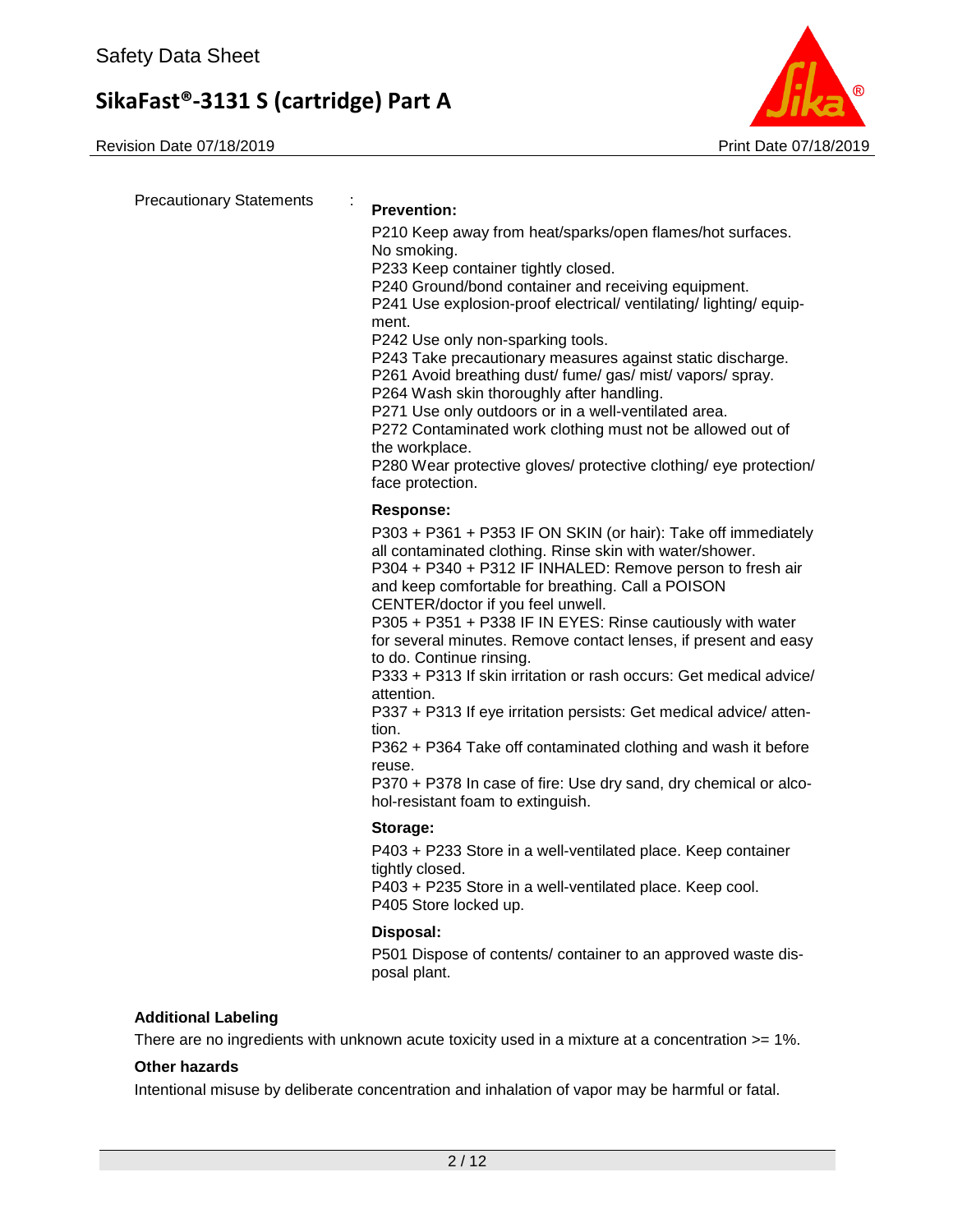Revision Date 07/18/2019 **Print Date 07/18/2019** 



### **SECTION 3. COMPOSITION/INFORMATION ON INGREDIENTS**

### **Mixtures**

### **Components**

| Chemical name                                                    | CAS-No.      | Classification                                                                                | Concentra-<br>tion $(\% w/w)$ |
|------------------------------------------------------------------|--------------|-----------------------------------------------------------------------------------------------|-------------------------------|
| methyl methacrylate                                              | 80-62-6      | Flam. Liq. 2; H225<br>Skin Irrit. 2; H315<br>Skin Sens. 1; H317<br>STOT SE 3; H335            | $>= 50 - < 70$                |
| Talc                                                             | 14807-96-6   |                                                                                               | $>= 1 - 5$                    |
| 2-Propenoic acid, 2-methyl-, 2-<br>hydroxyethyl ester, phosphate | 52628-03-2   | Skin Corr. 1B; H314                                                                           | $>= 1 - 5$                    |
| N,N-dimethyl-p-toluidine                                         | 99-97-8      | Acute Tox. 3; H301<br>Acute Tox. 3; H331<br>Acute Tox. 3; H311<br><b>STOT RE 2; H373</b>      | $>= 0.1 - < 1$                |
| <b>Antioxidant Proprietary</b>                                   | Not Assigned | Acute Tox. 4: H302<br>Skin Irrit. 2; H315<br>Eye Irrit. 2A; H319<br><b>Skin Sens. 1; H317</b> | $>= 0.1 - 1.1$                |

Actual concentration is withheld as a trade secret

### **SECTION 4. FIRST AID MEASURES**

| General advice                                                    | Move out of dangerous area.<br>Consult a physician.<br>Show this material safety data sheet to the doctor in attend-<br>ance.                                                                                                                       |  |
|-------------------------------------------------------------------|-----------------------------------------------------------------------------------------------------------------------------------------------------------------------------------------------------------------------------------------------------|--|
| If inhaled                                                        | Move to fresh air.<br>Consult a physician after significant exposure.                                                                                                                                                                               |  |
| In case of skin contact                                           | : Take off contaminated clothing and shoes immediately.<br>Wash off with soap and plenty of water.<br>If symptoms persist, call a physician.                                                                                                        |  |
| In case of eye contact                                            | : Immediately flush eye(s) with plenty of water.<br>Remove contact lenses.<br>Keep eye wide open while rinsing.<br>If eye irritation persists, consult a specialist.                                                                                |  |
| If swallowed                                                      | : Clean mouth with water and drink afterwards plenty of water.<br>Do not induce vomiting without medical advice.<br>Do not give milk or alcoholic beverages.<br>Never give anything by mouth to an unconscious person.<br>Obtain medical attention. |  |
| Most important symptoms<br>and effects, both acute and<br>delayed | : irritant effects<br>sensitizing effects<br>Cough                                                                                                                                                                                                  |  |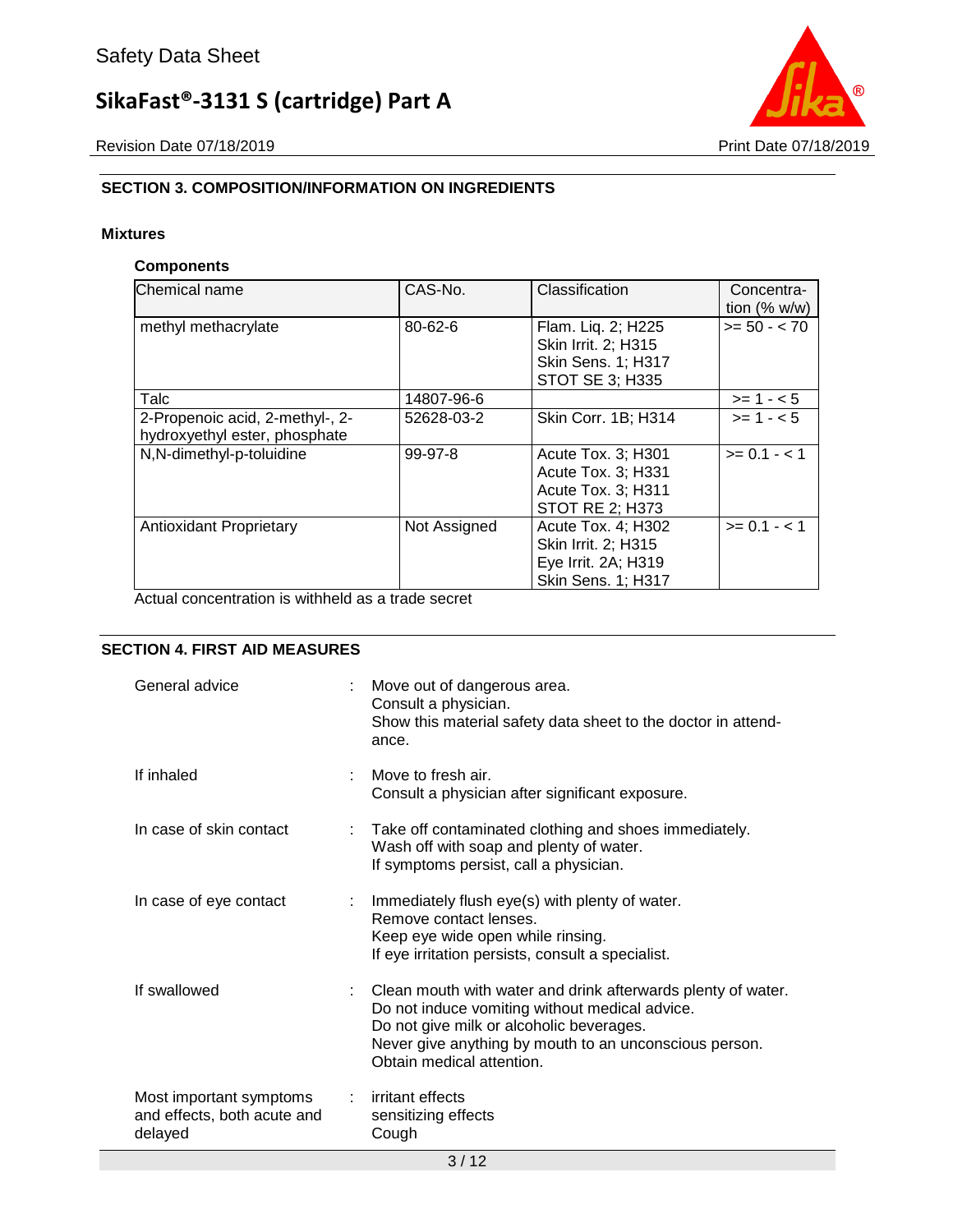

|                                                   |      | Respiratory disorder<br>Allergic reactions<br>Excessive lachrymation<br>Erythema<br><b>Dermatitis</b><br>Causes skin irritation.<br>May cause an allergic skin reaction.<br>Causes serious eye irritation.<br>May cause respiratory irritation.                               |  |
|---------------------------------------------------|------|-------------------------------------------------------------------------------------------------------------------------------------------------------------------------------------------------------------------------------------------------------------------------------|--|
| Notes to physician                                |      | Treat symptomatically.                                                                                                                                                                                                                                                        |  |
| <b>SECTION 5. FIRE-FIGHTING MEASURES</b>          |      |                                                                                                                                                                                                                                                                               |  |
| Suitable extinguishing media                      |      | Alcohol-resistant foam<br>Carbon dioxide (CO2)<br>Dry chemical                                                                                                                                                                                                                |  |
| Unsuitable extinguishing<br>media                 |      | Water<br>High volume water jet                                                                                                                                                                                                                                                |  |
| Specific hazards during fire<br>fighting          |      | Do not use a solid water stream as it may scatter and spread<br>fire.                                                                                                                                                                                                         |  |
| Further information                               |      | Use water spray to cool unopened containers.<br>Collect contaminated fire extinguishing water separately. This<br>must not be discharged into drains.<br>Fire residues and contaminated fire extinguishing water must<br>be disposed of in accordance with local regulations. |  |
| Special protective equipment<br>for fire-fighters | - 11 | In the event of fire, wear self-contained breathing apparatus.                                                                                                                                                                                                                |  |
|                                                   |      |                                                                                                                                                                                                                                                                               |  |

### **SECTION 6. ACCIDENTAL RELEASE MEASURES**

| Personal precautions, protec- :<br>tive equipment and emer-<br>gency procedures | Use personal protective equipment.<br>Remove all sources of ignition.<br>Deny access to unprotected persons.<br>Beware of vapors accumulating to form explosive concentra-<br>tions. Vapors can accumulate in low areas.    |
|---------------------------------------------------------------------------------|-----------------------------------------------------------------------------------------------------------------------------------------------------------------------------------------------------------------------------|
| Environmental precautions                                                       | : Prevent product from entering drains.<br>If the product contaminates rivers and lakes or drains inform<br>respective authorities.<br>Local authorities should be advised if significant spillages<br>cannot be contained. |
| Methods and materials for<br>containment and cleaning up                        | Soak up with inert absorbent material (e.g. sand, silica gel,<br>acid binder, universal binder, sawdust).                                                                                                                   |

### **SECTION 7. HANDLING AND STORAGE**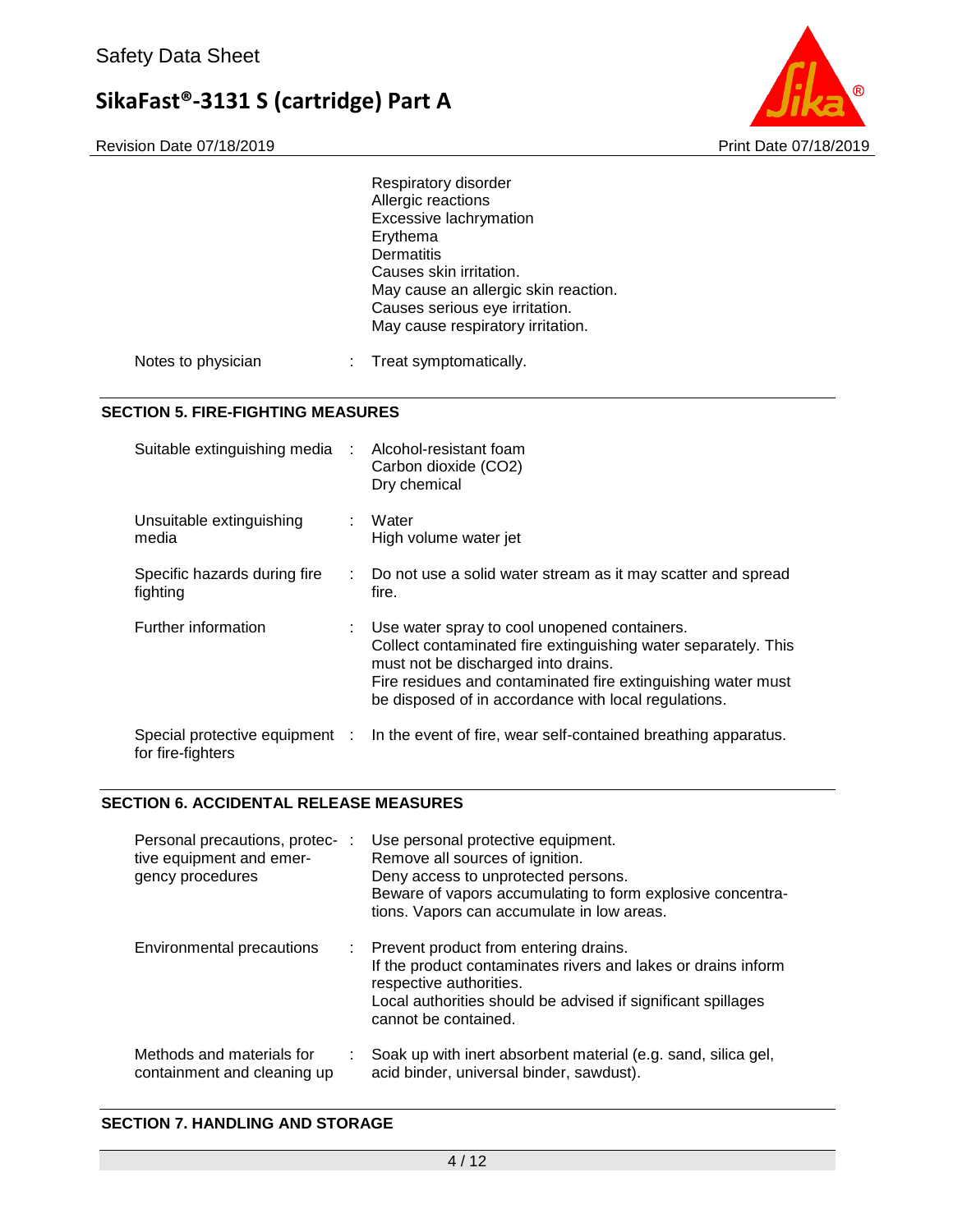

| Advice on protection against<br>fire and explosion |   | Use explosion-proof equipment.<br>Keep away from heat/sparks/open flames/hot surfaces. No<br>smoking.<br>Take precautionary measures against electrostatic discharg-<br>es.                                                                                                                                                                                                                                                                                                                                                                                                                                                                                                                                                                                                                                               |  |
|----------------------------------------------------|---|---------------------------------------------------------------------------------------------------------------------------------------------------------------------------------------------------------------------------------------------------------------------------------------------------------------------------------------------------------------------------------------------------------------------------------------------------------------------------------------------------------------------------------------------------------------------------------------------------------------------------------------------------------------------------------------------------------------------------------------------------------------------------------------------------------------------------|--|
| Advice on safe handling                            |   | Do not breathe vapors or spray mist.<br>Avoid exceeding the given occupational exposure limits (see<br>section 8).<br>Do not get in eyes, on skin, or on clothing.<br>For personal protection see section 8.<br>Persons with a history of skin sensitization problems or asth-<br>ma, allergies, chronic or recurrent respiratory disease should<br>not be employed in any process in which this mixture is being<br>used.<br>Smoking, eating and drinking should be prohibited in the ap-<br>plication area.<br>Take precautionary measures against static discharge.<br>Open drum carefully as content may be under pressure.<br>Take necessary action to avoid static electricity discharge<br>(which might cause ignition of organic vapors).<br>Follow standard hygiene measures when handling chemical<br>products. |  |
| Conditions for safe storage                        |   | Store in original container.<br>Store in cool place.<br>Keep in a well-ventilated place.<br>Observe label precautions.<br>Store in accordance with local regulations.                                                                                                                                                                                                                                                                                                                                                                                                                                                                                                                                                                                                                                                     |  |
| Materials to avoid                                 |   | Explosives<br>Oxidizing agents<br>Poisonous gases<br>Poisonous liquids                                                                                                                                                                                                                                                                                                                                                                                                                                                                                                                                                                                                                                                                                                                                                    |  |
| Further information on stor-<br>age stability      | ÷ | No decomposition if stored and applied as directed.                                                                                                                                                                                                                                                                                                                                                                                                                                                                                                                                                                                                                                                                                                                                                                       |  |

### **SECTION 8. EXPOSURE CONTROLS/PERSONAL PROTECTION**

### **Ingredients with workplace control parameters**

| Components          | CAS-No.    | Value type<br>(Form of<br>exposure) | Control parame-<br>ters / Permissible<br>concentration | <b>Basis</b> |
|---------------------|------------|-------------------------------------|--------------------------------------------------------|--------------|
| methyl methacrylate | 80-62-6    | <b>TWA</b>                          | $100$ ppm<br>410 mg/m3                                 | OSHA Z-1     |
|                     |            | <b>TWA</b>                          | $100$ ppm<br>410 mg/m3                                 | OSHA P0      |
| Talc                | 14807-96-6 | TWA (Dust)                          | 20 Million parti-<br>cles per cubic foot               | OSHA Z-3     |
|                     |            | TWA (respir-<br>able dust           | $2$ mg/m $3$                                           | OSHA P0      |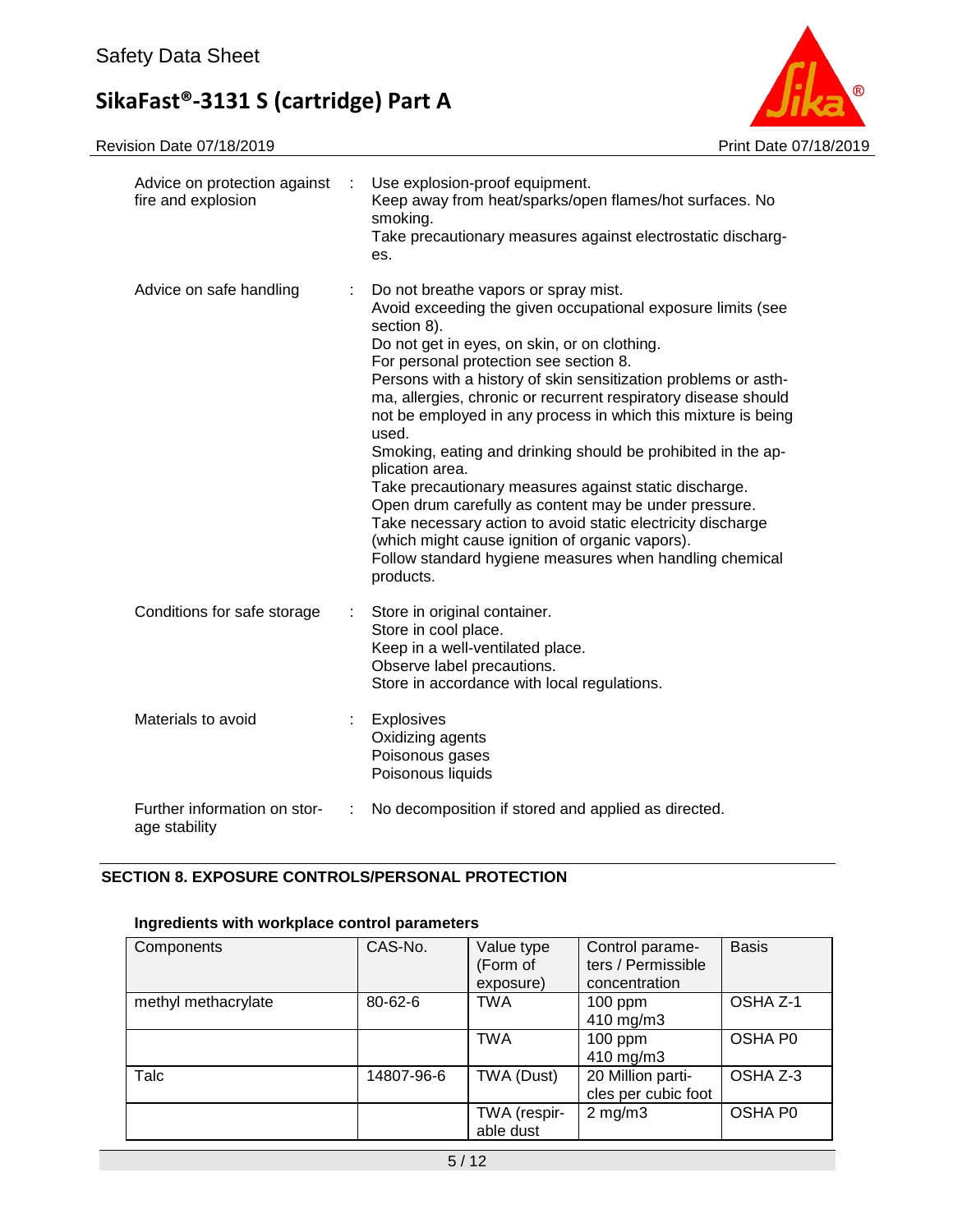

Revision Date 07/18/2019 **Print Date 07/18/2019** 

|  | fraction)                           |                  |              |
|--|-------------------------------------|------------------|--------------|
|  | TWA (Res-<br>pirable frac-<br>tion) | $2 \text{ mg/m}$ | <b>ACGIH</b> |

The above constituents are the only constituents of the product which have a PEL, TLV or other recommended exposure limit. At this time, the other constituents have no known exposure limits.

| <b>Engineering measures</b>       |    | Use of adequate ventilation should be sufficient to control<br>worker exposure to airborne contaminants. If the use of this<br>product generates dust, fumes, gas, vapor or mist, use pro-<br>cess enclosures, local exhaust ventilation or other engineer-<br>ing controls to keep worker exposure below any recommend-<br>ed or statutory limits.<br>The engineering controls also need to keep gas, vapor or<br>dust concentrations below any lower explosive limits. |
|-----------------------------------|----|--------------------------------------------------------------------------------------------------------------------------------------------------------------------------------------------------------------------------------------------------------------------------------------------------------------------------------------------------------------------------------------------------------------------------------------------------------------------------|
| Personal protective equipment     |    |                                                                                                                                                                                                                                                                                                                                                                                                                                                                          |
| Respiratory protection            | ÷. | Use a properly fitted NIOSH approved air-purifying or air-fed<br>respirator complying with an approved standard if a risk as-<br>sessment indicates this is necessary.                                                                                                                                                                                                                                                                                                   |
|                                   |    | The filter class for the respirator must be suitable for the max-<br>imum expected contaminant concentration<br>(gas/vapor/aerosol/particulates) that may arise when han-<br>dling the product. If this concentration is exceeded, self-<br>contained breathing apparatus must be used.                                                                                                                                                                                  |
| Hand protection<br><b>Remarks</b> |    | Chemical-resistant, impervious gloves complying with an<br>approved standard should be worn at all times when handling<br>chemical products if a risk assessment indicates this is nec-<br>essary.                                                                                                                                                                                                                                                                       |
| Eye protection                    |    | Safety eyewear complying with an approved standard should<br>be used when a risk assessment indicates this is necessary.                                                                                                                                                                                                                                                                                                                                                 |
| Skin and body protection          | ÷  | Choose body protection in relation to its type, to the concen-<br>tration and amount of dangerous substances, and to the spe-<br>cific work-place.                                                                                                                                                                                                                                                                                                                       |
| Hygiene measures                  |    | Avoid contact with skin, eyes and clothing.<br>Wash hands before breaks and immediately after handling<br>the product.<br>Remove respiratory and skin/eye protection only after vapors<br>have been cleared from the area.<br>Remove contaminated clothing and protective equipment<br>before entering eating areas.<br>Wash thoroughly after handling.                                                                                                                  |

### **SECTION 9. PHYSICAL AND CHEMICAL PROPERTIES**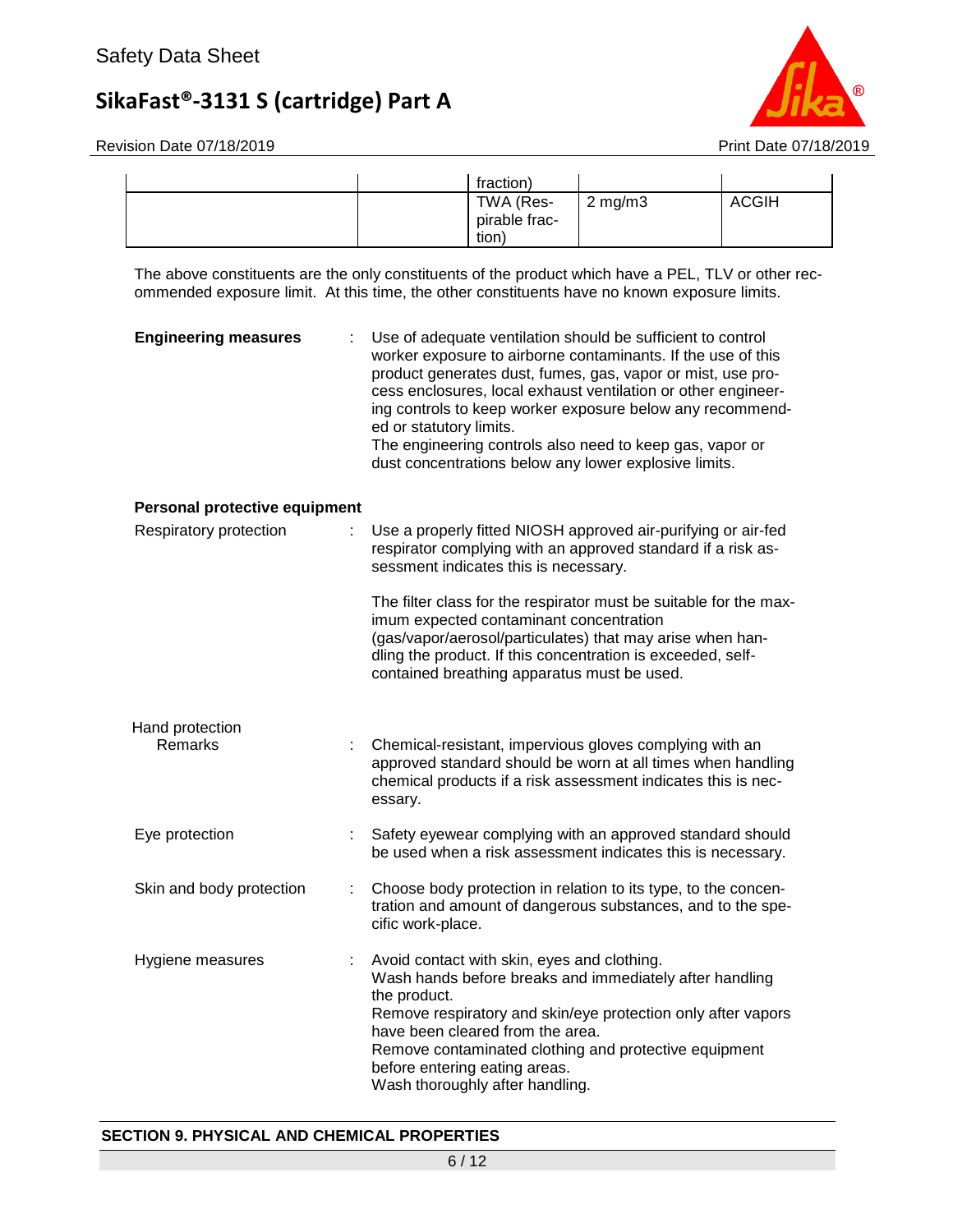

| Appearance                                                              |    | paste                                     |
|-------------------------------------------------------------------------|----|-------------------------------------------|
| Color                                                                   | ÷  | tan                                       |
| Odor                                                                    | ÷  | characteristic                            |
| <b>Odor Threshold</b>                                                   | t. | No data available                         |
| pH                                                                      |    | No data available                         |
| Melting point/range / Freezing : No data available<br>point             |    |                                           |
| Boiling point/boiling range                                             | t. | No data available                         |
| Flash point                                                             |    | ca. 50 °F / 10 °C<br>(Method: closed cup) |
| Evaporation rate                                                        | t. | No data available                         |
| Flammability (solid, gas)                                               | t. | No data available                         |
| Upper explosion limit / Upper : No data available<br>flammability limit |    |                                           |
| Lower explosion limit / Lower : No data available<br>flammability limit |    |                                           |
| Vapor pressure                                                          | t. | 40 hpa                                    |
| Relative vapor density                                                  |    | No data available                         |
| Density                                                                 | t  | ca. 0.96 g/cm3 (73 °F / 23 °C)            |
| Solubility(ies)<br>Water solubility                                     | ÷. | insoluble                                 |
| Solubility in other solvents                                            | t. | No data available                         |
| Partition coefficient: n-<br>octanol/water                              | t. | No data available                         |
| Autoignition temperature                                                | t. | No data available                         |
| Decomposition temperature                                               | ÷. | No data available                         |
| Viscosity<br>Viscosity, dynamic                                         | t. | No data available                         |
| Viscosity, kinematic                                                    |    | > 20.5 mm2/s (104 °F / 40 °C)             |
| <b>Explosive properties</b>                                             |    | No data available                         |
|                                                                         |    |                                           |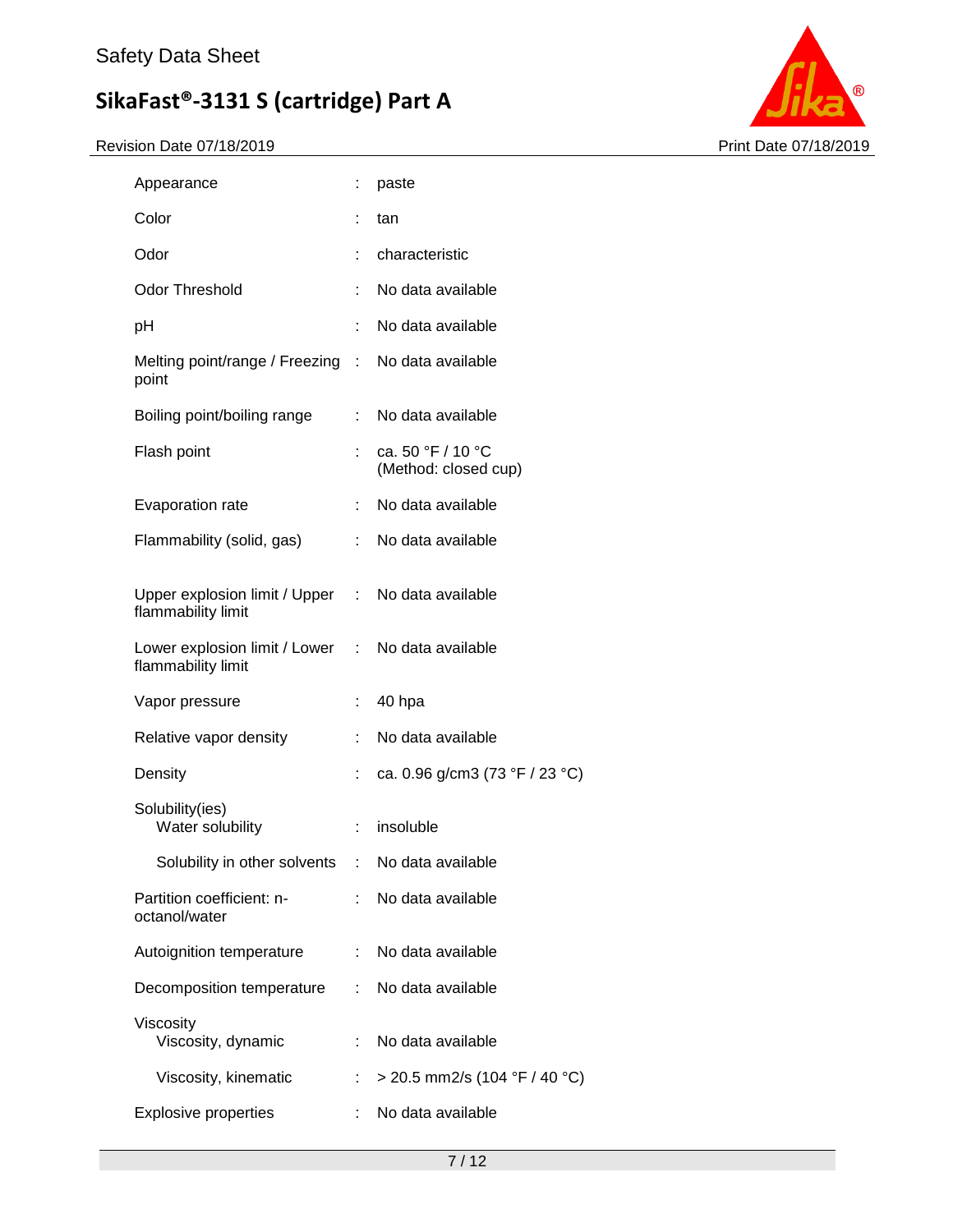Revision Date 07/18/2019 **Print Date 07/18/2019** 



| Oxidizing properties                        | : No data available        |
|---------------------------------------------|----------------------------|
| Volatile organic compounds<br>(VOC) content | $: 18$ g/l<br>A+B Combined |

### **SECTION 10. STABILITY AND REACTIVITY**

| Reactivity                              | ÷. | No dangerous reaction known under conditions of normal use.                                 |
|-----------------------------------------|----|---------------------------------------------------------------------------------------------|
| Chemical stability                      | ÷. | The product is chemically stable.                                                           |
| Possibility of hazardous reac-<br>tions | ÷  | Stable under recommended storage conditions.<br>Vapors may form explosive mixture with air. |
| Conditions to avoid                     | ÷. | Heat, flames and sparks.                                                                    |
| Incompatible materials                  |    | Azo-compounds<br>Strong acids and oxidizing agents<br>Alkali metals                         |

### **SECTION 11. TOXICOLOGICAL INFORMATION**

### **Acute toxicity**

Not classified based on available information.

### **Components:**

### **methyl methacrylate:**

| Acute oral toxicity                                                 |  | : LD50 Oral (Rat): $> 5,000$ mg/kg          |  |  |
|---------------------------------------------------------------------|--|---------------------------------------------|--|--|
| Acute inhalation toxicity                                           |  | LC50 (Rat): 29.8 mg/l<br>Exposure time: 4 h |  |  |
| Acute dermal toxicity                                               |  | : LD50 Dermal (Rabbit): $>$ 5,000 mg/kg     |  |  |
| <b>Antioxidant Proprietary:</b><br>Acute oral toxicity              |  | LD50 Oral (Rat): 1,590 mg/kg                |  |  |
| <b>Skin corrosion/irritation</b><br>Causes skin irritation.         |  |                                             |  |  |
| Serious eye damage/eye irritation<br>Causes serious eye irritation. |  |                                             |  |  |
|                                                                     |  |                                             |  |  |

### **Respiratory or skin sensitization**

### **Skin sensitization**

May cause an allergic skin reaction.

### **Respiratory sensitization**

Not classified based on available information.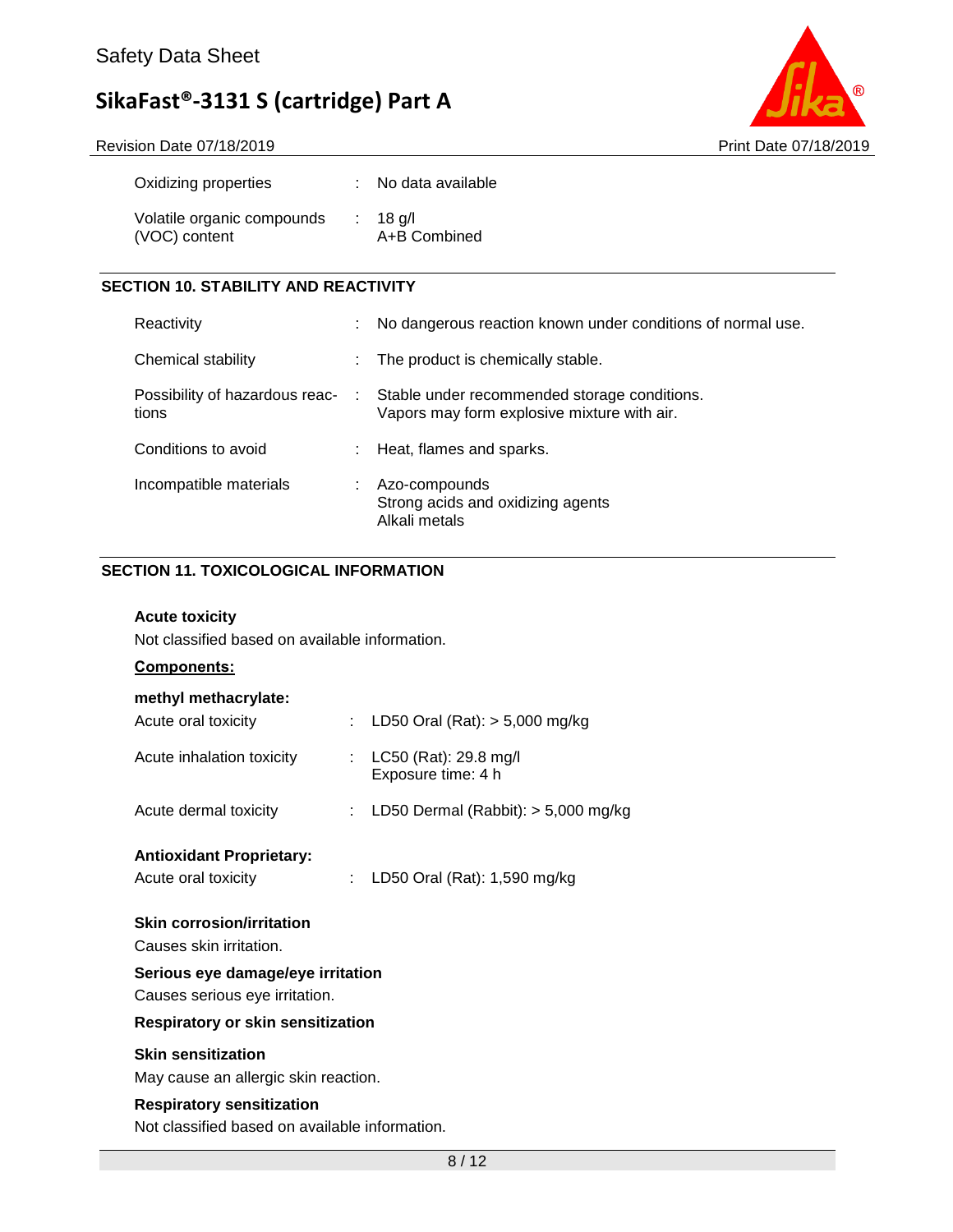Revision Date 07/18/2019 **Print Date 07/18/2019** Print Date 07/18/2019



### **SECTION 12. ECOLOGICAL INFORMATION**

#### **Ecotoxicity**

**Components:**

| methyl methacrylate:                                     |                                                                                                                   |
|----------------------------------------------------------|-------------------------------------------------------------------------------------------------------------------|
| Toxicity to fish<br>÷                                    | LC50 (Oncorhynchus mykiss (rainbow trout)): $>$ 79 mg/l<br>Exposure time: 96 h<br>Method: OECD Test Guideline 203 |
|                                                          | NOEC (Danio rerio (zebra fish)): 9.4 mg/l                                                                         |
| Toxicity to daphnia and other :<br>aquatic invertebrates | EC50 (Daphnia magna (Water flea)): 69 mg/l<br>Exposure time: 48 h<br>Method: OECD Test Guideline 202              |
|                                                          | NOEC: 37 mg/l<br>Exposure time: 21 d<br>Method: OECD Test Guideline 202                                           |
| <b>Persistence and degradability</b>                     |                                                                                                                   |
| No data available                                        |                                                                                                                   |
| <b>Bioaccumulative potential</b>                         |                                                                                                                   |
| No data available                                        |                                                                                                                   |
| <b>Mobility in soil</b>                                  |                                                                                                                   |
| No data available                                        |                                                                                                                   |

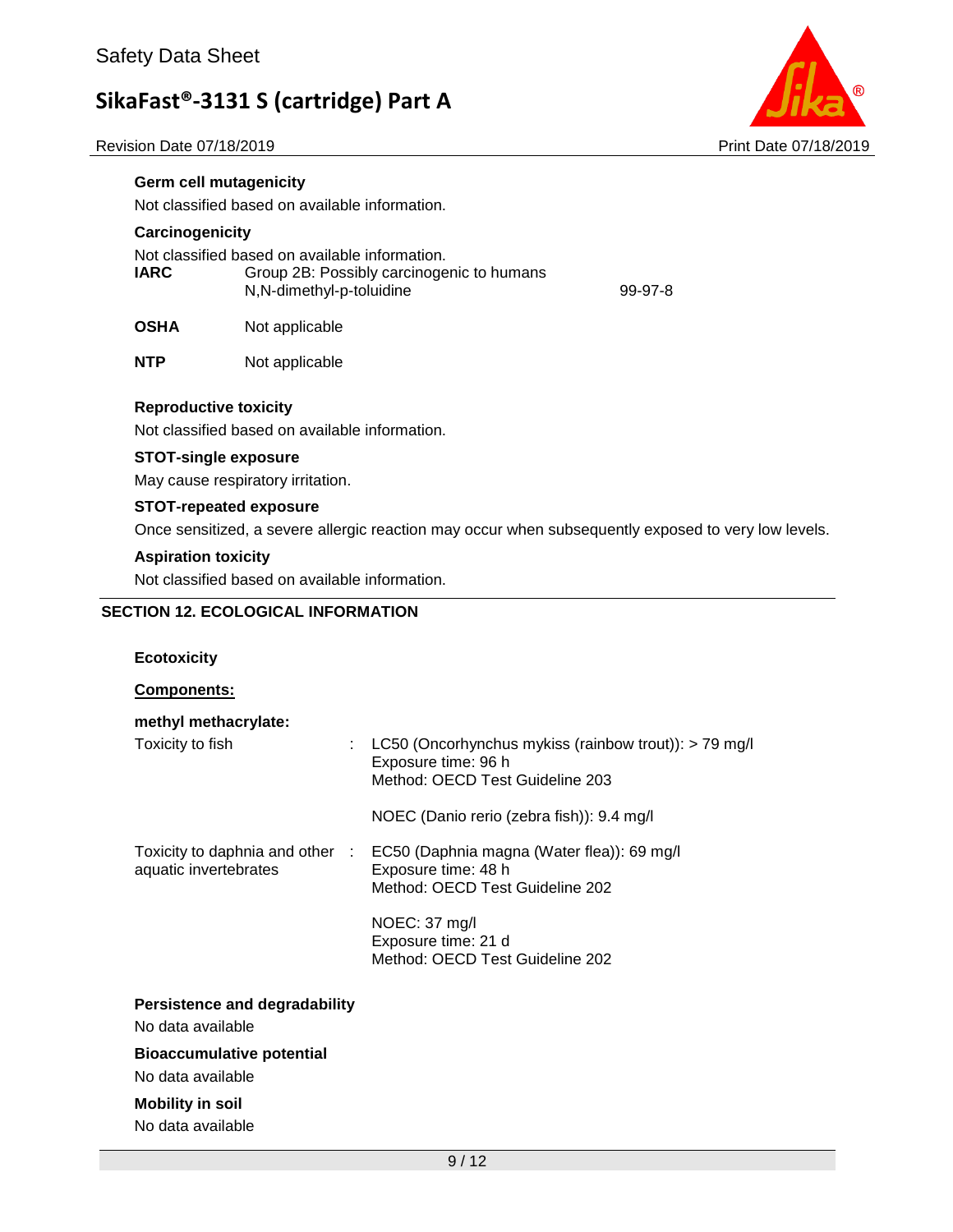Revision Date 07/18/2019 **Print Date 07/18/2019** 



### **Other adverse effects**

| Do not empty into drains; dispose of this material and its con-<br>÷<br>tainer in a safe way.<br>Avoid dispersal of spilled material and runoff and contact with<br>soil, waterways, drains and sewers. |
|---------------------------------------------------------------------------------------------------------------------------------------------------------------------------------------------------------|
|                                                                                                                                                                                                         |
|                                                                                                                                                                                                         |
| Do not empty into drains; dispose of this material and its con-<br>tainer in a safe way.<br>Avoid dispersal of spilled material and runoff and contact with<br>soil, waterways, drains and sewers.      |
|                                                                                                                                                                                                         |

### **SECTION 13. DISPOSAL CONSIDERATIONS**

| <b>Disposal methods</b>      |                                                                                                                                                                                                                             |  |
|------------------------------|-----------------------------------------------------------------------------------------------------------------------------------------------------------------------------------------------------------------------------|--|
| Waste from residues<br>٠     | Disposal of this product, solutions and any by-products should<br>at all times comply with the requirements of environmental<br>protection and waste disposal legislation and any regional<br>local authority requirements. |  |
| Contaminated packaging<br>٠. | Empty containers should be taken to an approved waste han-<br>dling site for recycling or disposal.                                                                                                                         |  |

### **SECTION 14. TRANSPORT INFORMATION**

### **International Regulations**

| <b>IATA-DGR</b>                                                  |   |                                                   |
|------------------------------------------------------------------|---|---------------------------------------------------|
| UN/ID No.                                                        |   | $:$ UN 3269                                       |
| Proper shipping name                                             |   | Polyester resin kit                               |
| Class                                                            |   | : 3                                               |
| Packing group                                                    | t | Ш                                                 |
| Labels                                                           |   | Flammable Liquids                                 |
| Packing instruction (cargo<br>aircraft)                          | ٠ | 370                                               |
| Packing instruction (passen-<br>ger aircraft)                    |   | $\therefore$ 370                                  |
| <b>IMDG-Code</b><br>UN number<br>Proper shipping name            | ۰ | UN 3269<br>POLYESTER RESIN KIT                    |
| Class<br>Packing group<br>Labels<br>EmS Code<br>Marine pollutant | t | - 3<br>$\blacksquare$<br>: 3<br>$F-E$ , S-D<br>no |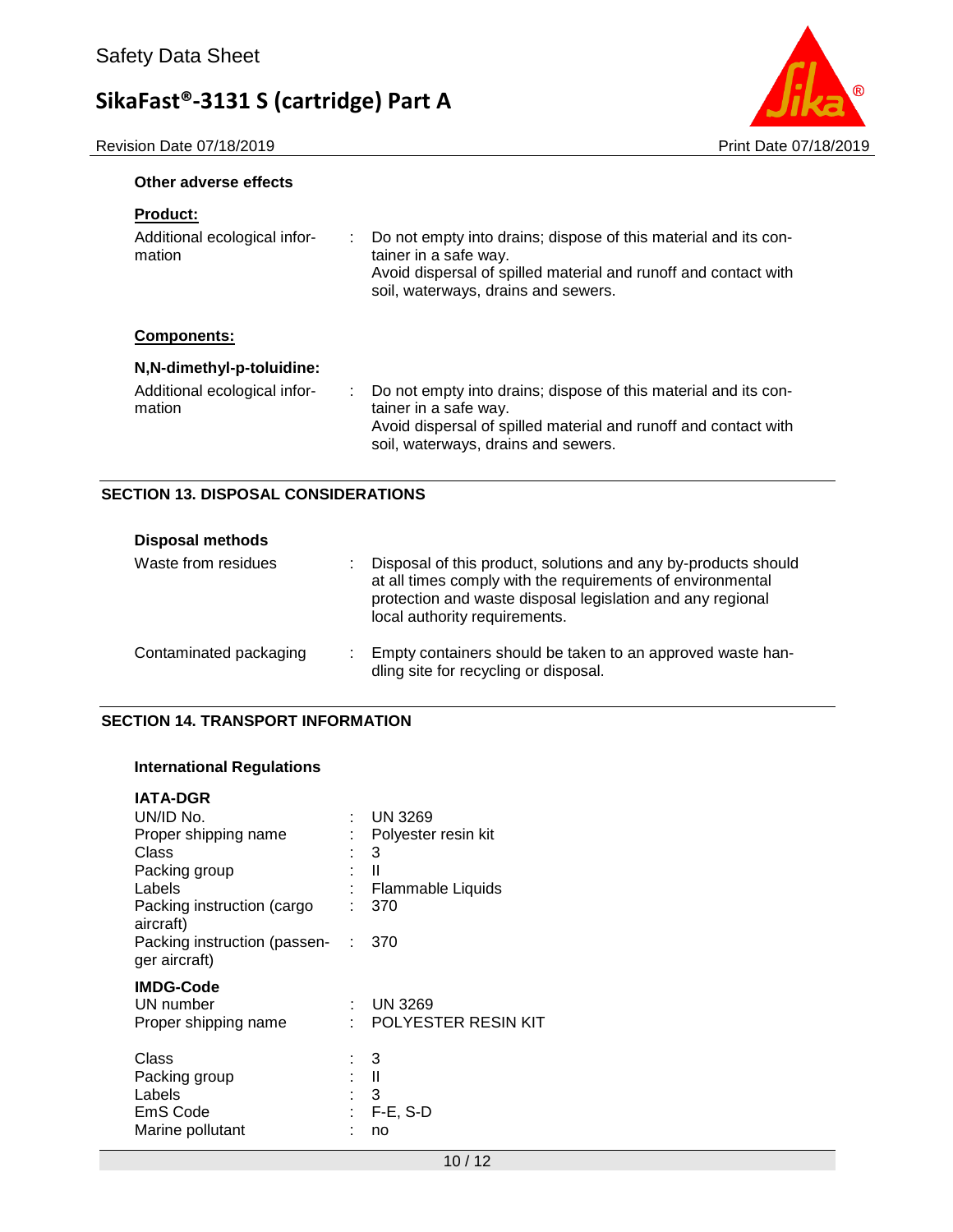Revision Date 07/18/2019 **Print Date 07/18/2019** Print Date 07/18/2019



### **Domestic regulation**

| <b>49 CFR</b><br>UN/ID/NA number<br>Proper shipping name                |                | <b>UN 3269</b><br>: Polyester resin kit                       |
|-------------------------------------------------------------------------|----------------|---------------------------------------------------------------|
| Class<br>Packing group<br>Labels<br><b>ERG Code</b><br>Marine pollutant | $\therefore$ 3 | Not assigned by regulation<br>: FLAMMABLE LIQUID<br>128<br>no |

DOT: For Limited Quantity exceptions reference 49 CFR 173.150 (b) IMDG: For Limited Quantity special provisions reference IMDG Code Chapter 3.4

### **Special precautions for user**

The transport classification(s) provided herein are for informational purposes only, and solely based upon the properties of the unpackaged material as it is described within this Safety Data Sheet. Transportation classifications may vary by mode of transportation, package sizes, and variations in regional or country regulations.

### **SECTION 15. REGULATORY INFORMATION**

-

**TSCA list EXECA list 1 COLLEGAT COLLEGAT EXECUTE:** All chemical substances in this product are either listed on the TSCA Inventory or are in compliance with a TSCA Inventory exemption.

### **EPCRA - Emergency Planning and Community Right-to-Know**

### **CERCLA Reportable Quantity**

This material does not contain any components with a CERCLA RQ.

### **SARA 304 Extremely Hazardous Substances Reportable Quantity**

This material does not contain any components with a section 304 EHS RQ.

### **SARA 302 Extremely Hazardous Substances Threshold Planning Quantity**

This material does not contain any components with a section 302 EHS TPQ.

| SARA 311/312 Hazards | Flammable (gases, aerosols, liquids, or solids)<br>Skin corrosion or irritation<br>Serious eye damage or eye irritation<br>Respiratory or skin sensitization<br>Specific target organ toxicity (single or repeated exposure) |                   |
|----------------------|------------------------------------------------------------------------------------------------------------------------------------------------------------------------------------------------------------------------------|-------------------|
| <b>SARA 313</b>      | : The following components are subject to reporting levels es-<br>tablished by SARA Title III, Section 313:<br>methyl methacry-<br>80-62-6<br>late                                                                           | $>= 50 - < 70 \%$ |

### **Clean Air Act**

The following chemical(s) are listed as HAP under the U.S. Clean Air Act, Section 112 (40 CFR 61): methyl methacrylate  $80-62-6$   $> 50 - <70$  %